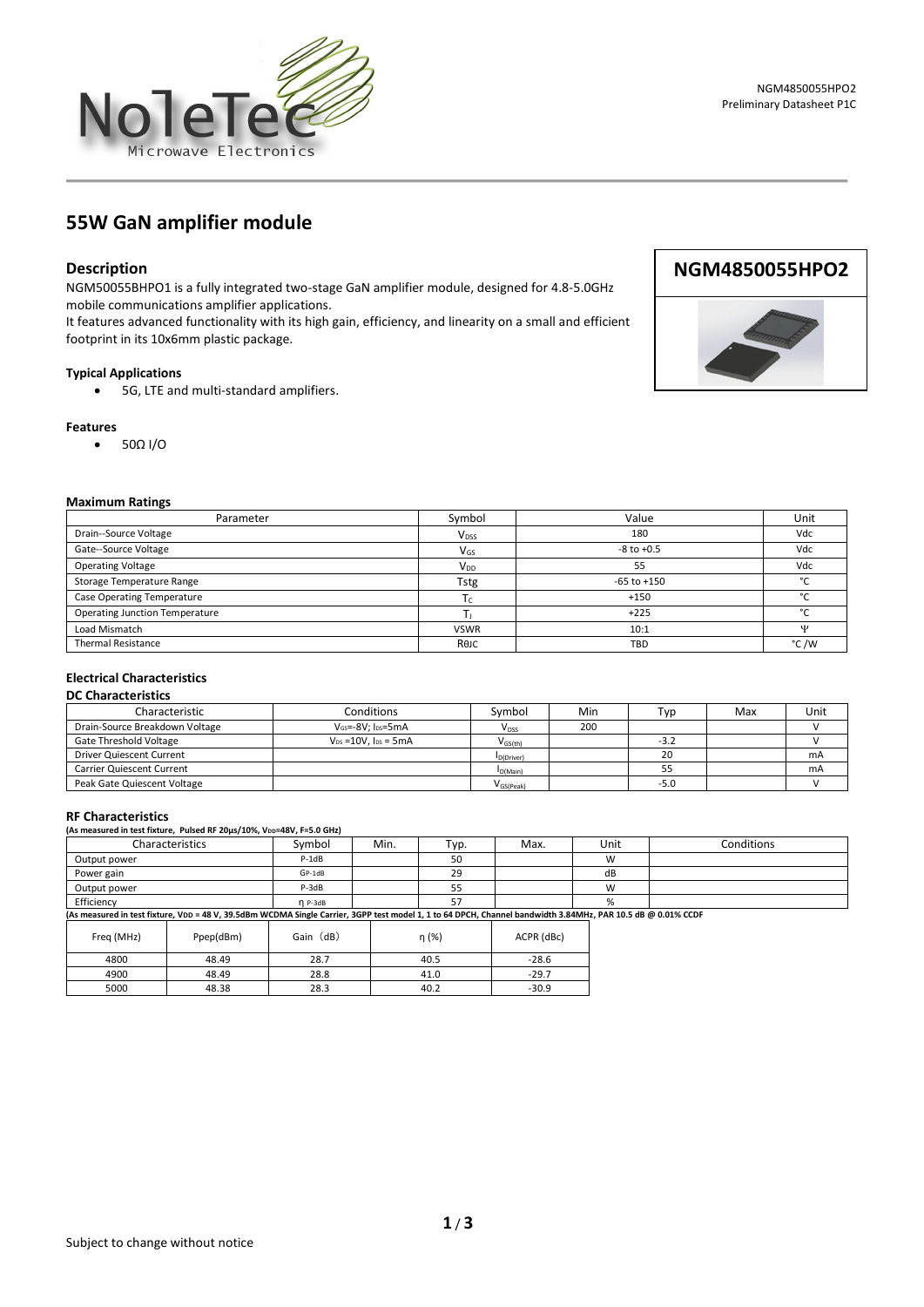

#### **Performance as measured in test fixture.**



### **Functional block diagram and package pinning**



| Pin                                     | Symbol          | <b>Description</b>                                                                                                                   |  |  |
|-----------------------------------------|-----------------|--------------------------------------------------------------------------------------------------------------------------------------|--|--|
|                                         | VD1             | Driver amplifier Drain bias                                                                                                          |  |  |
| 4                                       | VG1             | Driver amplifier Gate bias                                                                                                           |  |  |
| 6                                       | <b>RFIN</b>     | $RF 50\Omega$ Input                                                                                                                  |  |  |
| 11                                      | VG <sub>3</sub> | Carrier amplifier Gate bias                                                                                                          |  |  |
| 16                                      | VD <sub>3</sub> | Carrier amplifier Drain bias*                                                                                                        |  |  |
| 19                                      | <b>RF OUT</b>   | $RF 50\Omega$ output                                                                                                                 |  |  |
| 27                                      | VD <sub>2</sub> | Peak amplifier Drain bias*                                                                                                           |  |  |
| 32                                      | VG <sub>2</sub> | Peak amplifier Gate bias                                                                                                             |  |  |
| 3,8-10,14-15,17,21,22,24,26,28,29,33-35 | <b>NC</b>       | No connection internally. May be connected to PCB ground                                                                             |  |  |
| 2,5,7,12,13,18,20,23,25,30,31,36        | <b>GND</b>      | Internal ground, recommended to be connected to PCB                                                                                  |  |  |
| Package backside base                   | <b>GND</b>      | Ground. Must be connected to PCB ground and soldered atop copper coin or<br>tightly stitched filled vias for adequate heat transfer. |  |  |

**\* Peak and Carrier Drain bias is internally connected and can be fed from either or both sides.**